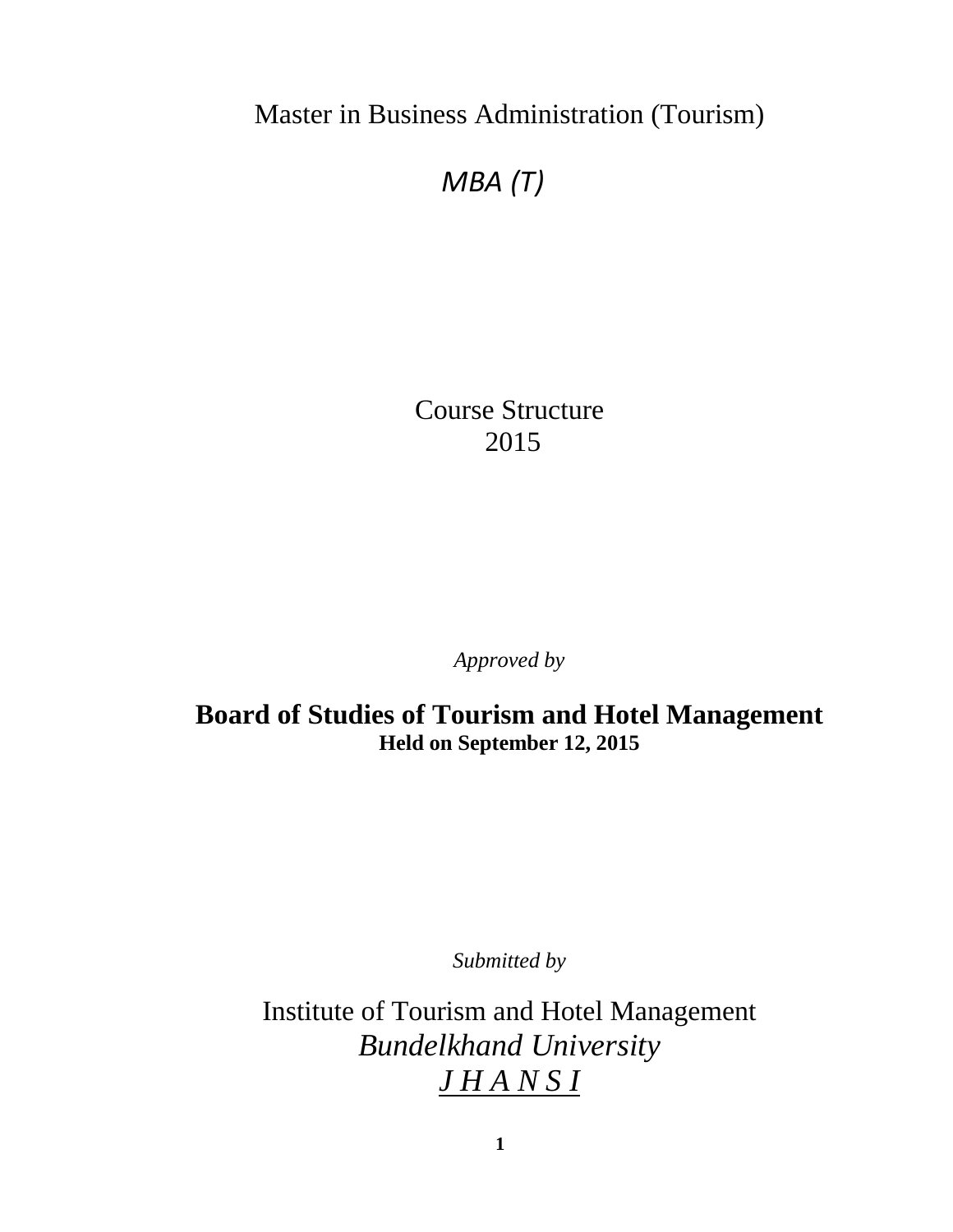## *Master in Business Administration (Tourism)* **MBA (T)**

### *Course Outline*

| Sl.            | New Code | Subject                                                     | Int. | Ext. |
|----------------|----------|-------------------------------------------------------------|------|------|
| No.            |          |                                                             | 30   | 70   |
|                | 6311     | Conceptual Heritage of Tourism.                             | 30   | 70   |
| $\overline{2}$ | 6312     | Hospitality, Hotels and Hoteliering.                        | 30   | 70   |
| 3              | 6313     | <b>Travel Agency and Tour Operations</b><br><b>Business</b> | 30   | 70   |
| $\overline{4}$ | 6314     | Principles & Practices of<br>Management                     | 30   | 70   |
| 5              | 6315     | Indian History, Society & Culture                           | 30   | 70   |
| 6              | 6316     | Introduction to Marketing                                   | 30   | 70   |
| 7              | 6317     | <b>Business Communication</b>                               | 30   | 70   |
|                |          |                                                             |      |      |

## **Semester – I**

#### **Field Trip Visit to any Destination**

| DUMIUDUL       |          |                                             |      |      |
|----------------|----------|---------------------------------------------|------|------|
| Sl.            | New Code | Subject                                     | Int. | Ext. |
| No.            |          |                                             | 30   | 70   |
|                | 6318     | International Tourism - Trends,             | 30   | 70   |
|                |          | <b>Institutions and Emerging Dimensions</b> |      |      |
| 2              | 6319     | Nature Based Tourism Resources              | 30   | 70   |
|                |          | and Prevailing Resource Use Pattern         |      |      |
|                |          | in India                                    |      |      |
| 3              | 6320     | MIS and Electronic Data Processing          | 30   | 70   |
| $\overline{4}$ | 6321     | Research Methodology and                    | 30   | 70   |
|                |          | <b>Quantitative Techniques</b>              |      |      |
| 5              | 6322     | <b>Organisational Behaviour</b>             | 30   | 70   |
| 6              | 6323     | Airlines Ticketing, Itinerary               | 30   | 70   |
|                |          | Preparation and Tour Packaging              |      |      |
|                | 6324     | Geography of Tourism                        | 30   | 70   |
| 8              | 60325    | <b>Field Trip Report</b>                    |      | 100  |

#### **Semester – II**

#### **ON THE JOB TRAINING**